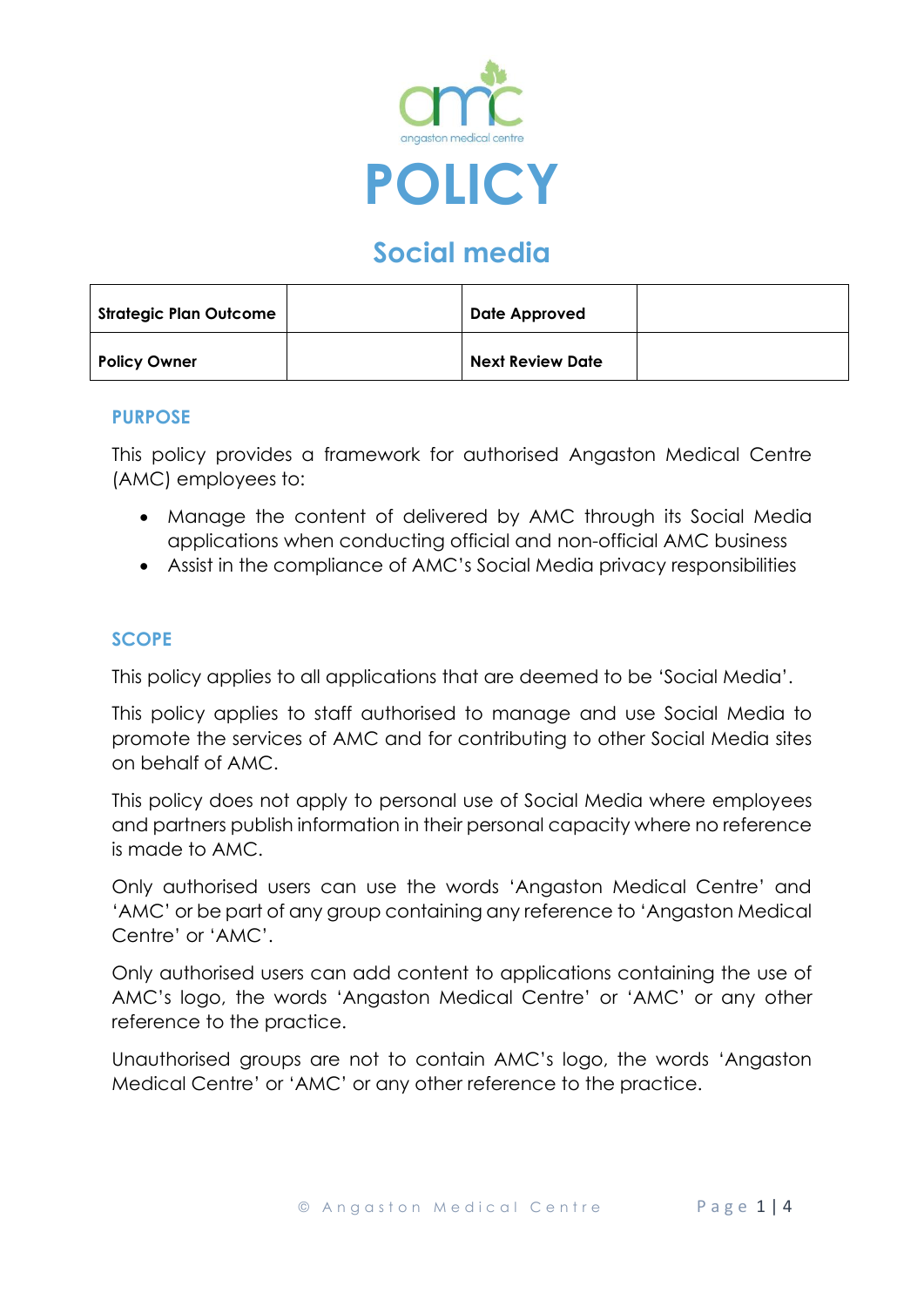

## **POLICY**

AMC is committed to using Social Media to promote its services and achievements and updating the community on current health issues.

Social Media use is encouraged to increase our community's awareness of AMC services and achievements.

## **Authorisation**

Staff must be authorised by the Executive Officer to maintain and contribute to Social Media sites on behalf of AMC.

Express authorisation is required by way of completion of Social Media Account Authorised Employee Form.

Authorised persons are Administrators of the site on behalf of AMC and must undertake Social Media Training and Marketing.

## **Obligations**

All posts must support the achievement of an action in the Strategic Plan.

All posts must reinforce the integrity, reputation and values of AMC.

Posts must be consistent with AMC's branding strategy.

Posts must contain plain Australian English spelling and grammar.

Photos must have an explanation of the context of the situation presented.

When using Social Media on AMC's behalf, authorised staff:

- Are responsible for maintaining, updating and responding to items instigated by them personally
- Must abide by the general responsibilities of AMC's Code of Conduct
- Must understand and comply with relevant legislation e.g. privacy, defamation, anti-discrimination, copyright and trade mark laws

# **Content**

Content must:

- Be aimed at being informative for the health benefit of the general public
- Provide information on achievements of AMC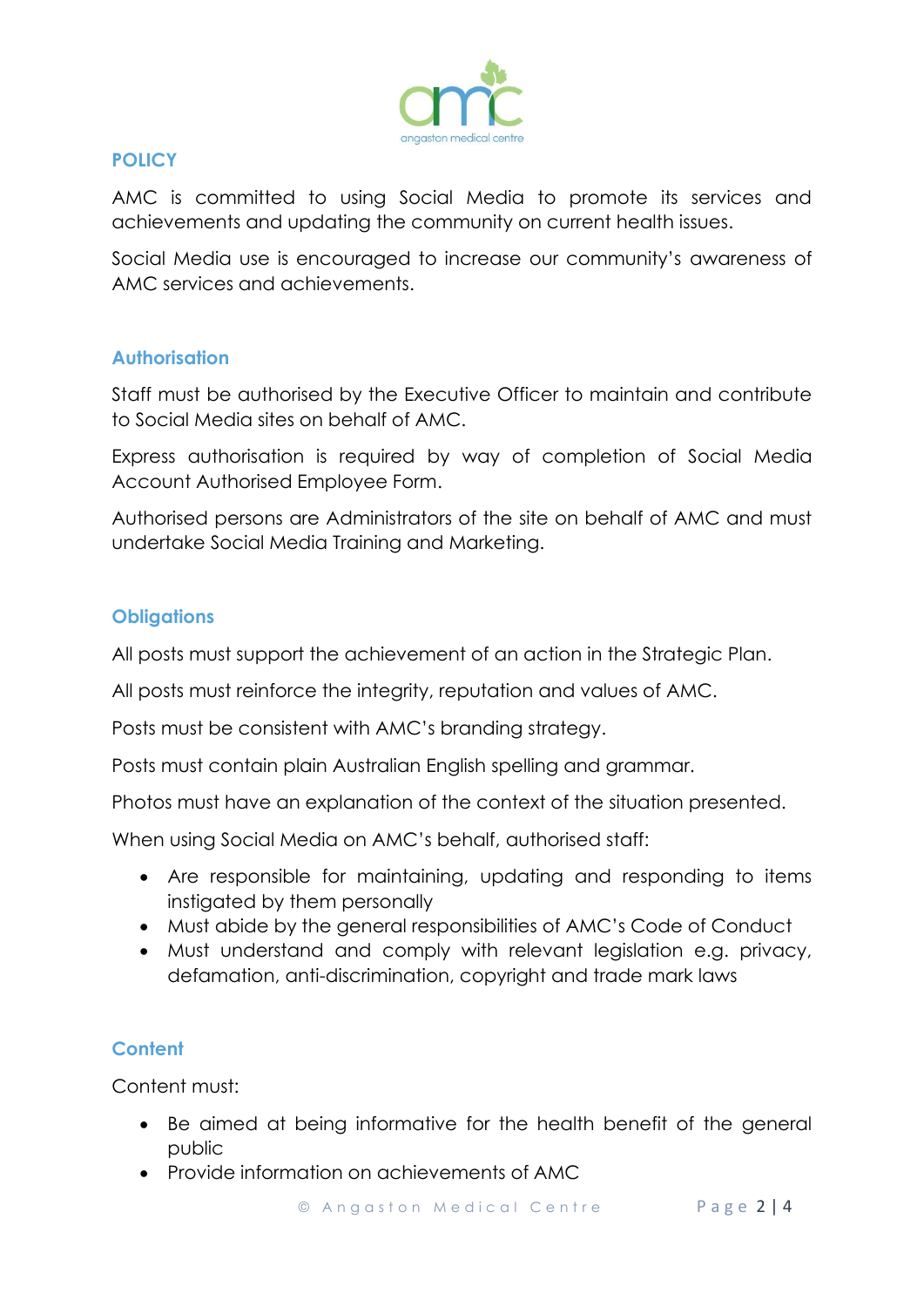

- Provide information on changes to AMC or legislation affecting the general public
- Be accurate, factual and updated when appropriate
- Have express approval from persons featured in photos/videos

Content must not:

- Be political lobbying, comment or contribution to political or social debate
- Be inaccurate or non-factual
- Identify individuals (photographs/video) unless permission is given by the individual
- Compromise an employee or partner's safety
- Contain materials that breach any AMC policy
- Contain materials that may damage AMC's reputation
- Include personal details of employees or partners of AMC
- Contain spam, junk mail or advertising
- Any material considered inappropriate

## **Reporting**

Social Media activity relevant to AMC will have trends monitored quarterly and reported at a Partner's meeting

## **SUPPORTING DOCUMENTATION**

Social Media Account Authorised Employee Form

## **RELATED POLICIES**

Complaint Handling Policy

Code of Conduct

#### **REFERENCES**

Privacy Act (Cth) 1988

Australia Privacy Principles

Copyright Act 1968 (Cth)

Defamation Act 2005 (SA)

© Angaston Medical Centre Page 3 | 4